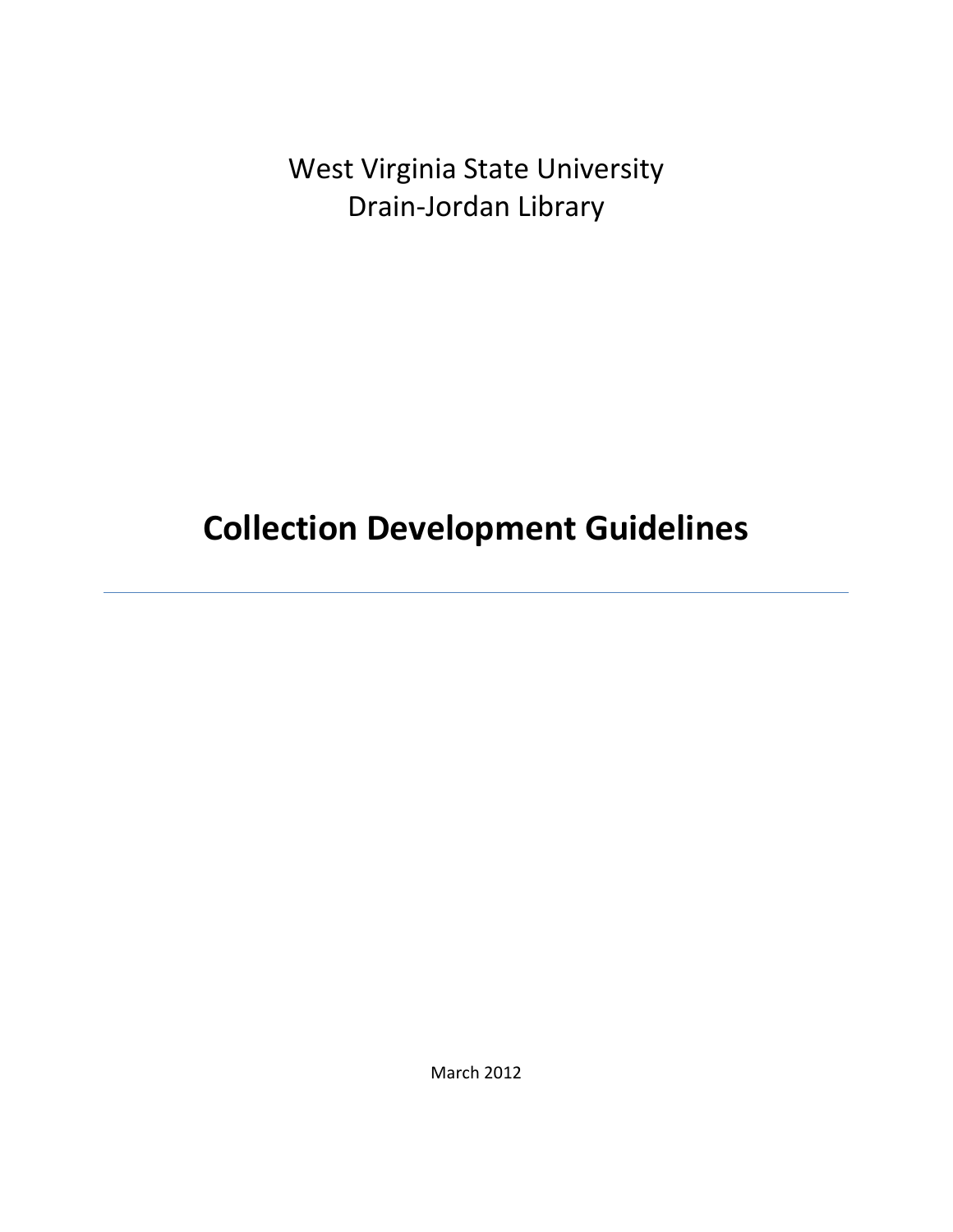#### **Table of Contents**

| <b>General Collection</b>                 | pg. 2  |
|-------------------------------------------|--------|
| <b>Archives &amp; Special Collection</b>  | pg. 6  |
| Government Documents Collection           | pg. 9  |
| <b>Instructional Materials Collection</b> | pg. 12 |
| <b>Periodical Collection</b>              | pg. 14 |
| Reference Collection                      | pg. 16 |
| Appendix A – University Gift Policy       | pg. 18 |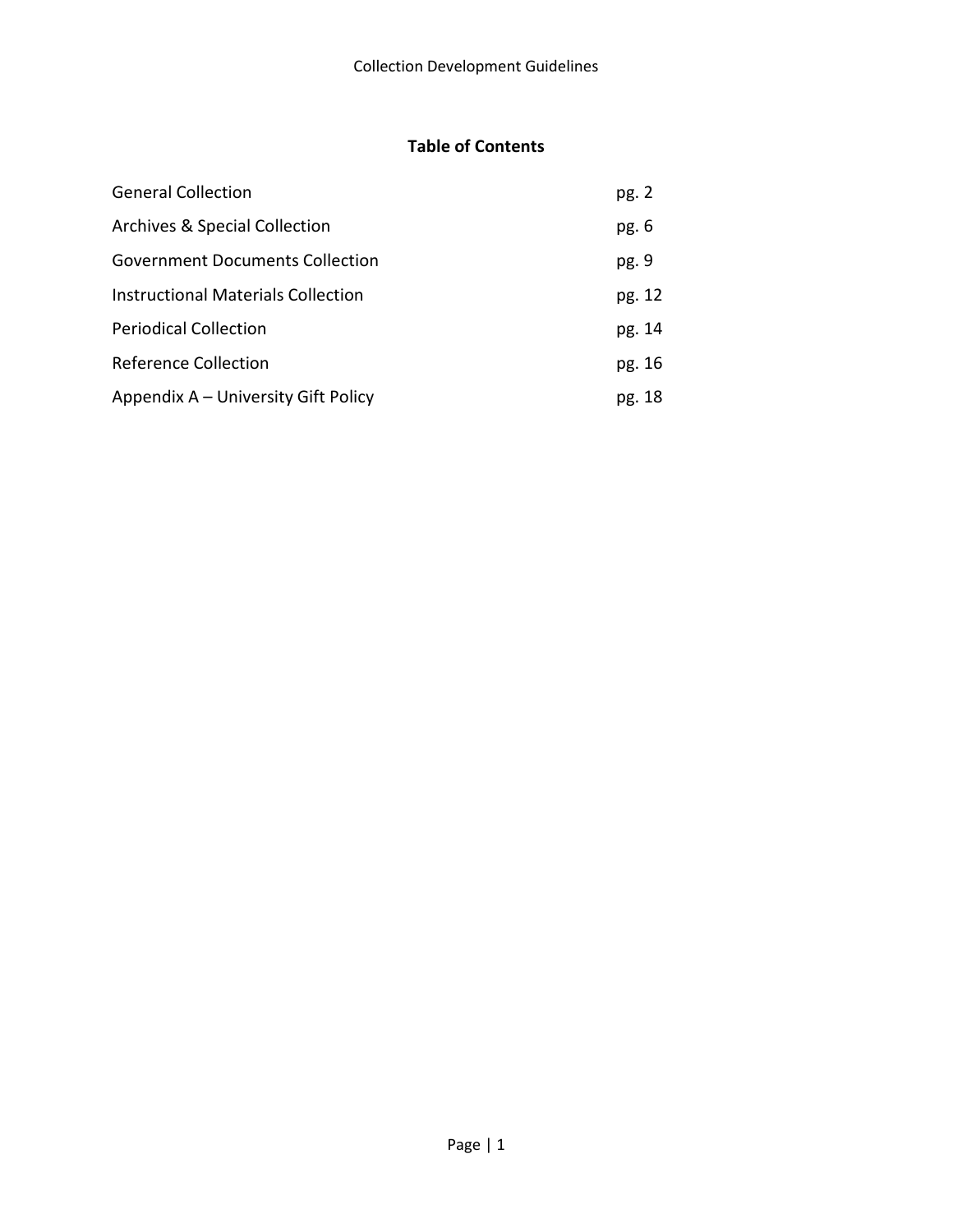#### **General Collection**

#### I. Introduction

A. Purpose of Guidelines

The Drain-Jordan Library Collection Development Guidelines define the principles, responsibilities, and logistics involved in creating a balanced collection relevant to the curriculum and research requirements of the West Virginia State University community.

B. Library Mission Statement

The Drain-Jordan Library supports the educational mission of West Virginia State University by advocating the University's intellectual inquiries and scholarship, and by preserving the history of the institution and the community. As the essential research hub of the University, the library promotes teaching, discovery, and learning by acquiring, maintaining, and disseminating information.

C. Intellectual Freedom statement

1. The Drain-Jordan Library adheres to the American Library Association Bill of Rights (http://www.ala.org/ala/issuesadvocacy/intfreedom/librarybill/index.cfm) which states in part, **"Books and other resources should be provided for the interest, information and enlightenment of all people of the community the library serves. Materials should not be excluded because of the origin, background, or views of those contributing to their creation. Libraries should provide materials and information presenting all points of view on current and historical issues. Materials should not be proscribed or removed because of partisan or doctrinal disapproval."** 

2. In addition, the Drain-Jordan library complies with an American Library Association interpretation of the Library Bill of Rights for academic libraries which states in part, **"The development of library collections in support of an institution's instruction and research programs should transcend the personal values of the selector. In the interests of research and learning, it is essential that collections contain materials representing a variety of perspectives on subjects that may be considered controversial."** 

#### II. Library Materials covered

The Drain-Jordan Library Collection Development Guidelines apply to all media including but not limited to monographs, DVDs, and CDs.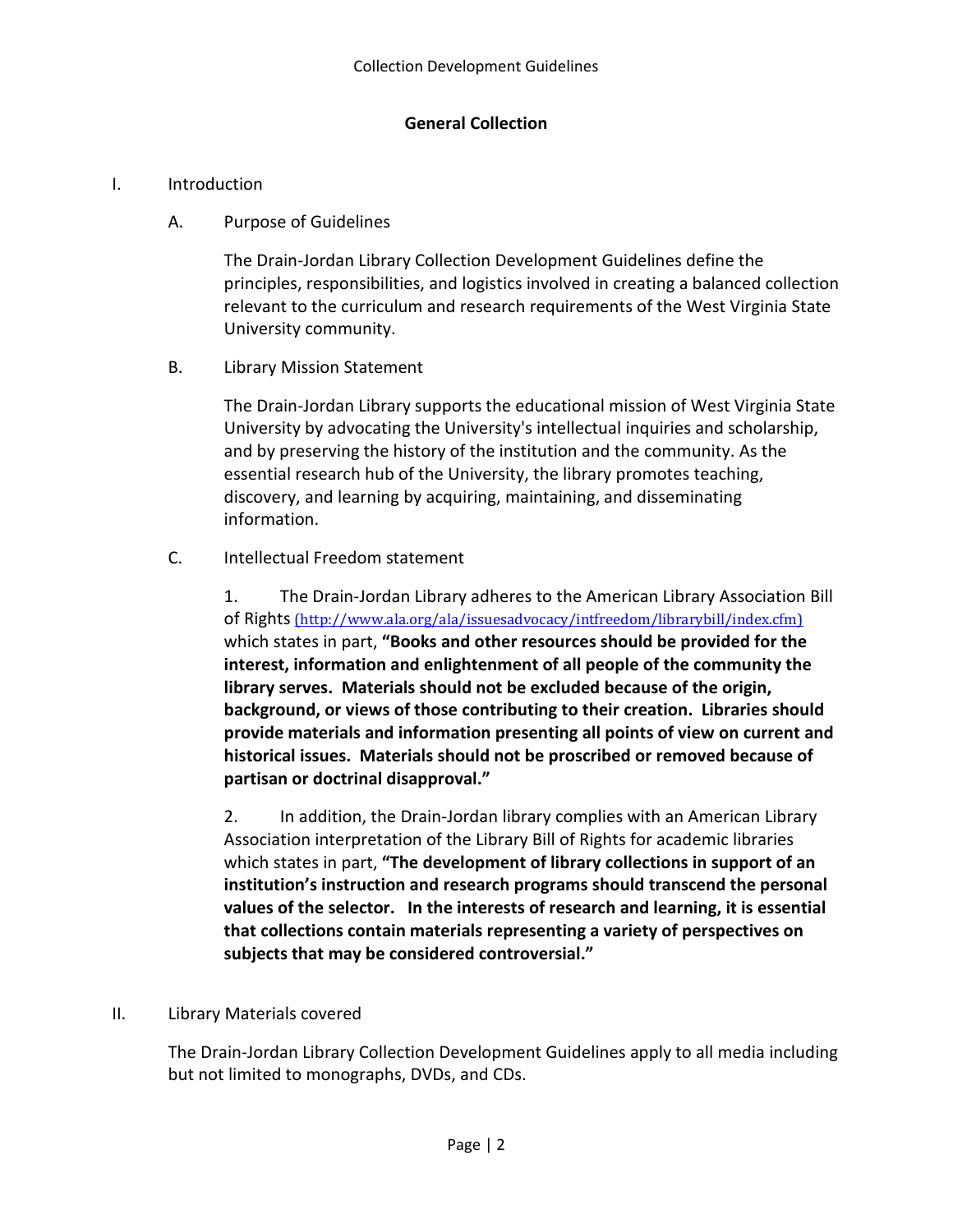- III. Selection Responsibilities
	- A. Responsibilities of Campus Faculty

Each academic department is responsible for submitting their library material orders to their respective library liaison based on funding formulas listed in Section IV.B.

B. Responsibilities of Library Faculty Liaisons

Library faculty liaisons are responsible for ensuring their respective academic departments submit their library materials order in a timely manner as required by budgetary conditions. In addition library faculty liaisons will develop collections as outlined in Section IV.B.

C. Members of the University community

Anyone from the University community may recommend resources/titles for consideration of inclusion the Drain-Jordan Library collections.

- IV. Selection Allocation Formula
	- A. When the Library receives a budget allocation for monographs from the University, the applicable funds will be distributed among the academic departments based on the following criteria:
		- 1. Number of students taking classes in the department.
		- 2. FTE faculty.
		- 3. Student credit hours generated by the department.
		- 4. The average price of a monograph in that discipline, as published in the latest edition of the *Bowker Annual*, a standard library and book trade reference. Using numerical data generated by application of these four factors, the library's accountant or the Library Director will determine percentages of the available funds to be spent out by the various disciplinary areas.
	- B. Dollar amounts are calculated based on the percentages described above and the funds will be divided for expenditure as follows:
		- 1. In academic departments offering at least one major, 50% of available funds should be spent out by campus faculty and 50% of available funds should be spent out by library faculty liaisons.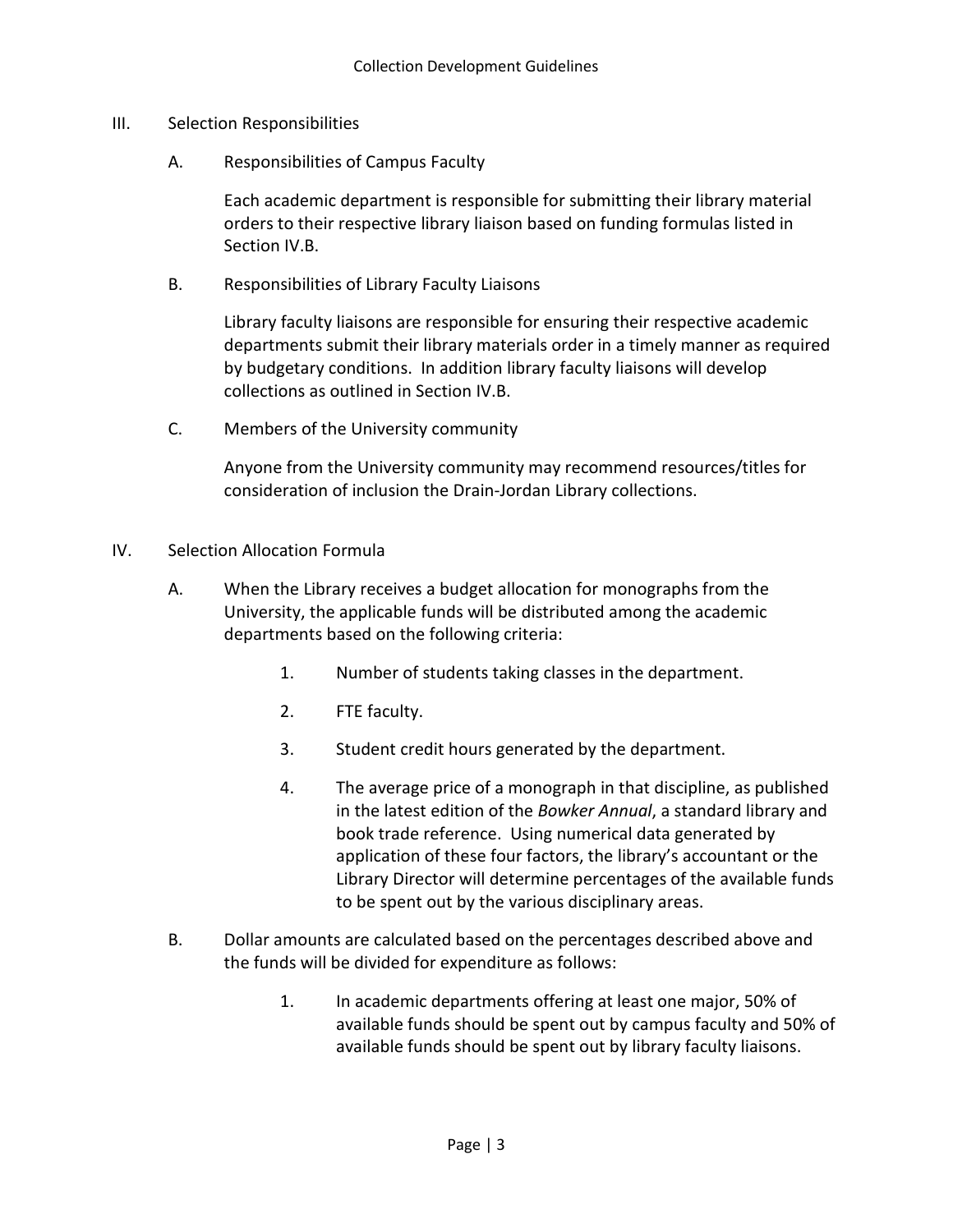- 2. In academic departments offering no major, 40% of available funds should be spent out by campus faculty and 60% of available funds should be spent out by library faculty liaisons.
- 3. In academic departments offering a Master's degree, 60% of available funds should be spent out by campus faculty and 40% of available funds should be spent out by library faculty liaisons.
- C. If, after sufficient notice, an academic department or a library liaison has not submitted orders to fulfill its collection development obligations, the money may be swept and repurposed for either expenditure by the library faculty liaison or for other library collection priorities.
- D. It is crucial, and expected, that the Library Faculty and the Classroom Faculty communicate and cooperate in collection development decisions.
- V. Selection Criteria in unranked order.
	- A. Supports the current and planned University curriculum.
	- B. Regarded as outstanding materials in library, scholarly or professional journal reviews.
	- C. Reflects and/or represents cultural diversity of the University community.
	- D. Currency of the material.
	- E. Authority of the source.
	- F. Material appropriate for bachelor and/or graduate coursework.
	- G. Faculty recommendation.
	- H. Size and adequacy of the existing collection.
- VI. Gift Acceptance Guidelines
	- A. The Drain-Jordan Library accepts gifts that meet the collection development guidelines listed in Section V above. Gifts are gratefully accepted as long as no restrictions are placed on their use or disposition. The Drain-Jordan Library reserves the right to offer gift materials to another entity.
	- B. In an effort to protect donors and the Drain-Jordan Library, library staff will not appraise gifts. The appraisal of gift items for tax purposes is the responsibility of the gift donor. The library will acknowledge receipt of gift items for individual tax purposes.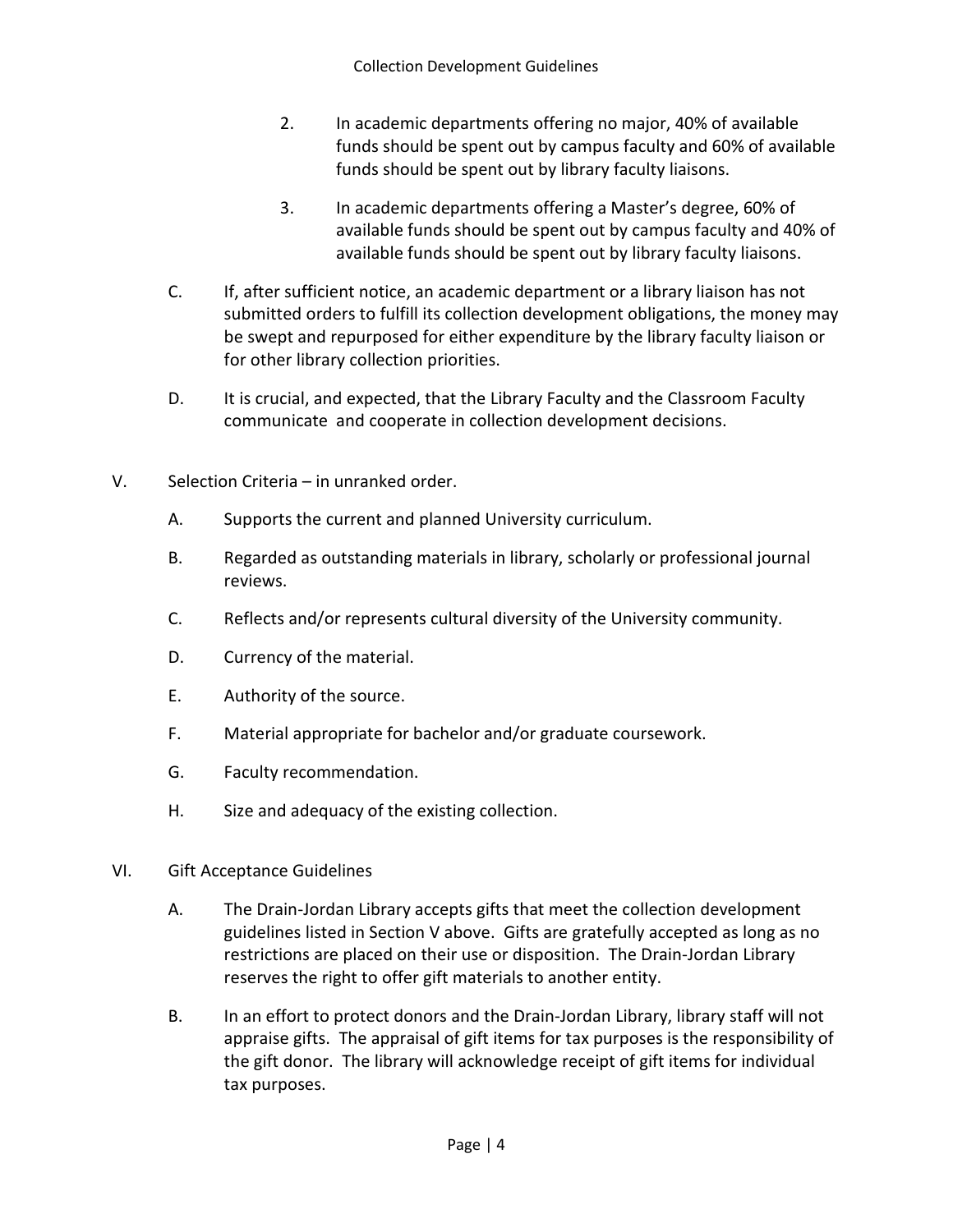#### VII. Deselection Criteria

Deselection is the removal of obsolete or unused library materials from the collection. In as much as selection is an integral part of collection development, deselection is just as important to the collection development process. Criteria for deselection include one or more of the following:

- A. Obsolescence.
- B. No longer needed for University curriculum.
- C. Infrequent use.
- D. Extensive damage.
- E. Library space considerations.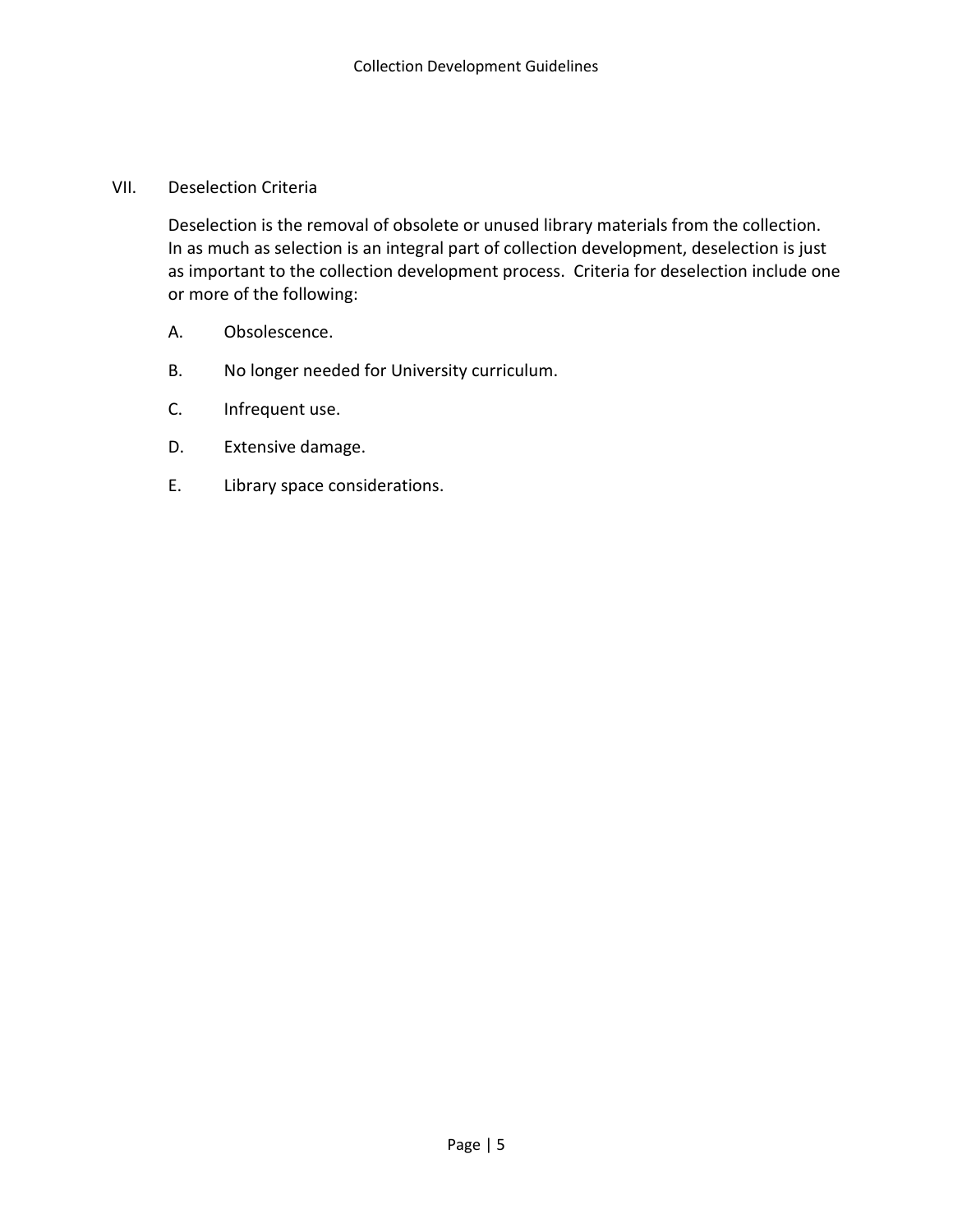#### **Archives & Special Collections**

#### I. Mission Statement

The West Virginia State University Archives and Special Collections houses materials concerning the history of the University, its alumni and staff. It also contains information on African Americans in West Virginia, the history of African American higher education, history of the  $20<sup>th</sup>$  century and regional history.

#### II. Purpose

The purpose of the West Virginia State University Archives is to preserve for research historically valuable materials which document the origins, development, activities and achievements of the University. To accomplish this goal, the Archives will:

- A. Evaluate, collect, organize, describe and preserve and make available to West Virginia State University, its constituency and the community, materials of permanent administrative, legal, fiscal and historical value.
- B. Provide adequate facilities for the retention and preservation of such materials.
- C. Provide information services to assist the University's administration, constituency and community.
- D. Promote knowledge and understanding of the origins, programs and goals of the University.
- E. Make materials available for research.

#### III. Acquisitions of Materials:

Materials are acquired by:

- A. Donation: The process of actively or passively acquiring and accepting Archival collections as explained in the University Gift Acquisition Policy. (See Appendix A)
- B. Transfer of Custody: The means by which University records are placed in the custodial care of the University Archives.
- C. Deposit: Deposited materials are covered by a contractual agreement between the University and the depositing agency.
- D. Purchase: Books and published media materials are acquired as determined by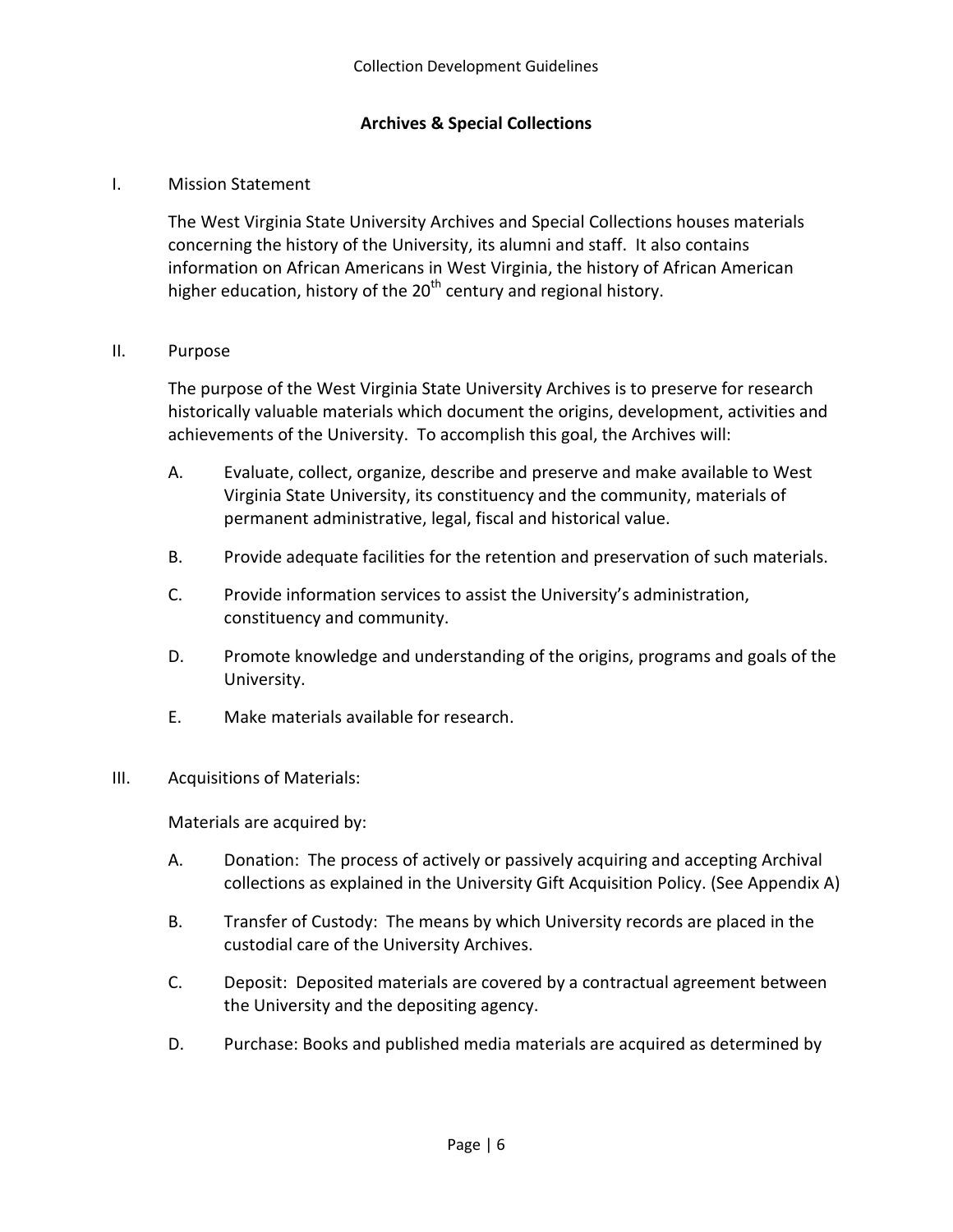the Drain-Jordan Library's Collection Development Guidelines. Other materials (manuscripts, photographs, ephemera and objects) will be considered for purchase as determined by the West Virginia State University Gift Policy (see Appendix A).

IV. Collections.

Collections are comprised of the following elements:

- A. Monographs, periodicals and other print publications including rare books and maps.
- B. Archives: records generated by various offices and departments of the University and its precursor institutions.
- C. Manuscripts: Personal papers of individuals and records of agencies which are not a part of the University, but which but may be affiliated with it.
- D. University Documents: publications by the University and its precursor institutions.
- E. Media: generated by the Departments and offices of the University. This includes
	- 1. Film.
	- 2. Electronic Media.
	- 3. Sound Recordings.
- F. Print and Photographic Images.
- G. Master's Theses.
- H. Objects: items of interest and significance to the history of the Institution, such as clothing, trophies, furniture, regalia, sculpture and paintings.
- V. Clientele Served by the Collections: The policy of Archives and Special Collections is to make materials available to researchers on equal terms, subject to appropriate care and handling by the researcher. Proper registration is required of all researchers which includes:
	- A. Faculty/Staff: University faculty and staff, and visiting scholars.
	- B. Graduate and Undergraduate Students.
	- C. Alumni.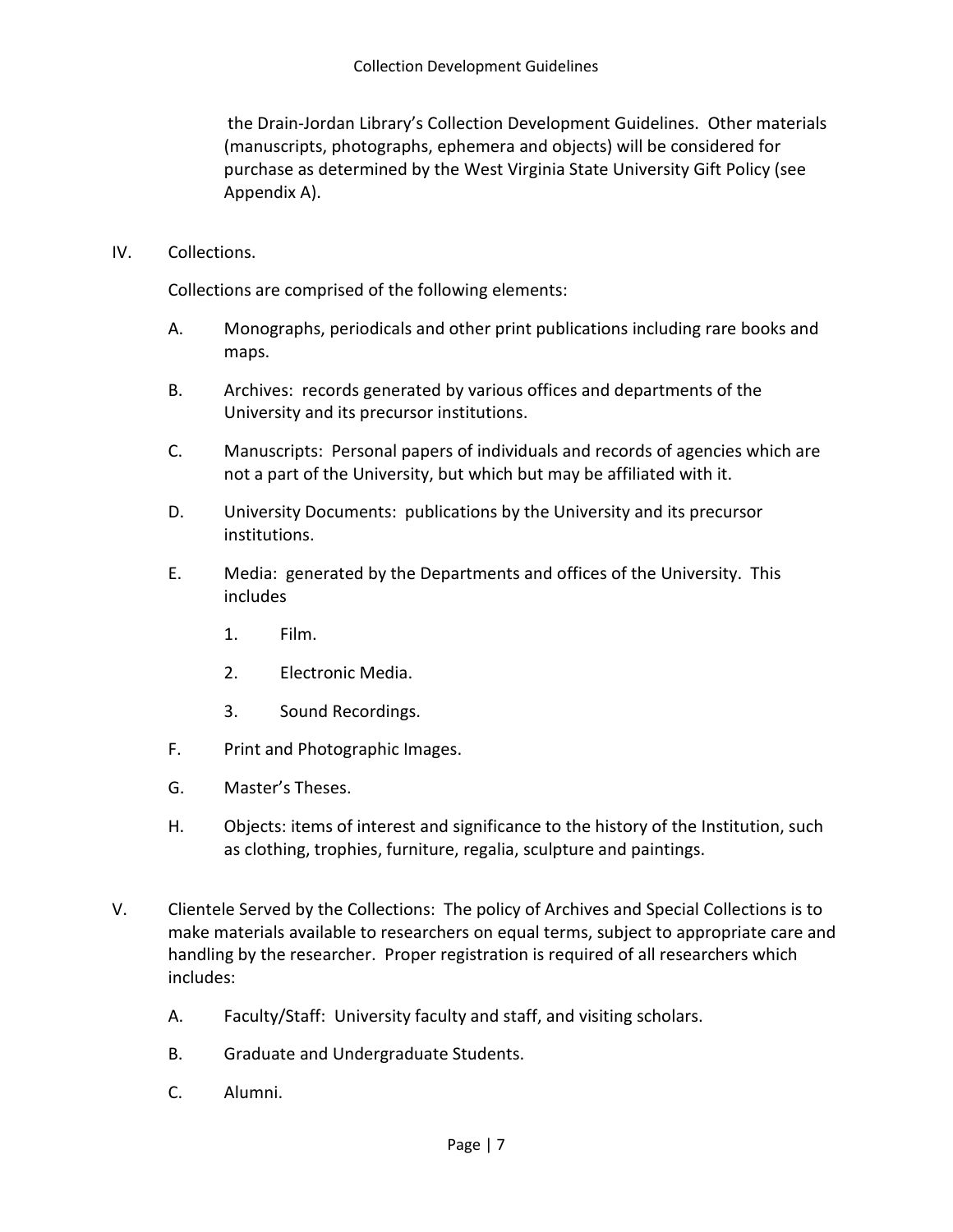- D. Public.
- VI. Deaccessioning.

Materials are defined as deaccessioned when they are removed formally and permanently from the collections, or when there is a legal transfer of ownership or a permanent disposal of materials. These materials in manuscript and archival collections are governed by different principles from those for general research collections. A careful assessment of all materials before accepting them lessens the likelihood of future deaccessioning.

- A. Careful consideration must be given to the interests of the public for which the University Archives holds the collections in trust, the interests of the scholarly and cultural community, and University Archives' own mission and resources.
- B. Consideration of legal restrictions such as the possession of a valid title and/or consideration of the donor's intent will be carefully considered.
- C. Procedures for the deaccessioning or disposal of materials will be at least as rigorous as those used when these materials were acquired. The decision to dispose of materials must be made only after full and scrupulous consideration of the public interest and the needs of researchers. Nonarchival materials in Special Collections are deaccessioned using the Library's Deselection Criteria (see General Collection, Section VII.)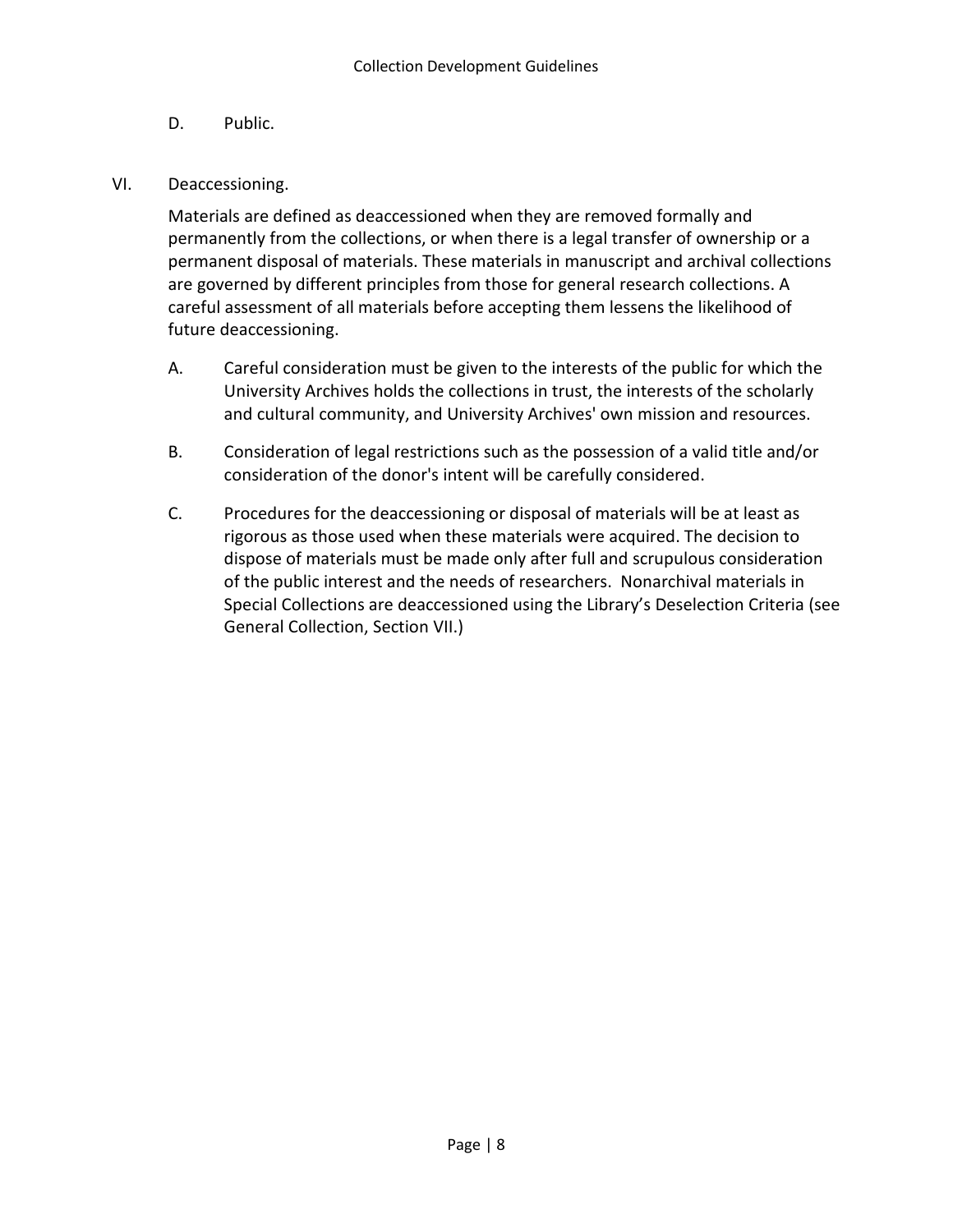#### **Government Documents**

#### I. Introduction

The Drain-Jordan library has been a selective depository library for the United States Federal Depository Library Program (FDLP) since 1907. Currently the library selects 38.2% of all items offered (3459 items of 9034) (September 2011).

The Government Documents collection is managed in accordance with the Legal Requirements & Program Regulations of the Federal Depository Library Program (June 2011), and the legal requirements found in title 44 U.S.C. 1901-1916 (2010).

#### II. Purpose

The Government Documents collection of the Drain-Jordan Library serves the students and faculty of the University and members of the  $2^{nd}$  Congressional District of West Virginia, making available to the general public all government information collected.

III. Scope of the Collection

The library selects all formats offered by the federal government: print, electronic, microfiche and online. The collection is comprised of materials that are required by the FDLP and selections that best complement the current general and reference collections.

- IV. Selection Criteria
	- A. Part of the Basic Collection. The Basic Collection is comprised of titles that the FDLP requires depositories to make "accessible for immediate use by your users"
	- B. Part of the recommended collection for academic libraries.
	- C. Fits in with the curriculum or student's research needs.
	- D. Concerns West Virginia and/or the surrounding states.
- V. Material Type

While the library selects all format types, preference is given to online and print formats, except for where space is a concern (ex. *Congressional Record* is received in microfiche).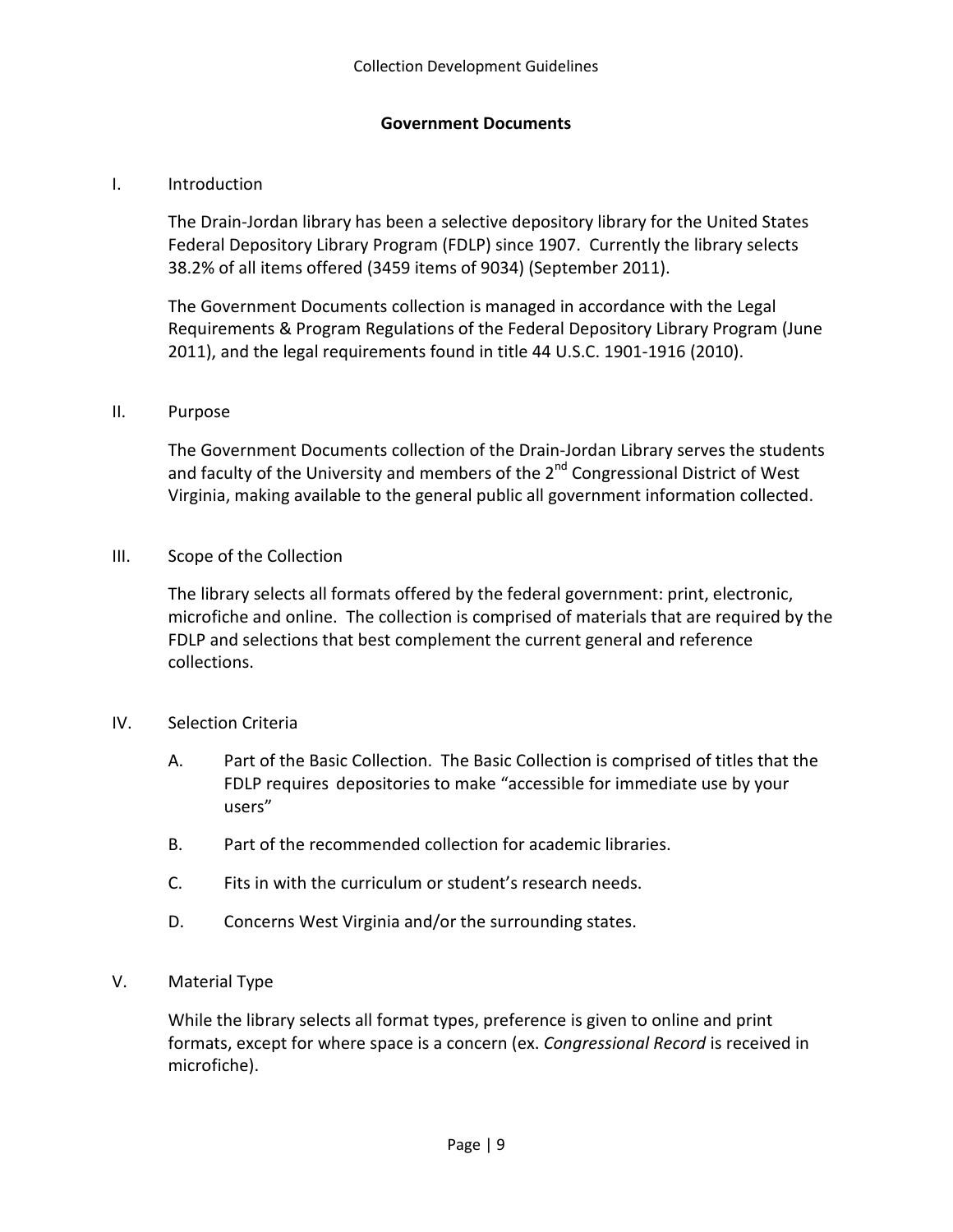- VI. Selection/Deselection/Weeding/Superseding Criteria
	- A. Yearly once a year the library reviews the List of Classes and adds item numbers to their profile. Deselecting an item number can take place any time throughout the year. Criteria for these decisions are:
		- 1. Continued relevance to the University curriculum.
		- 2. New item numbers.
		- 3. Change in format/publication.
	- B. Weeding as a selective depository the library can weed items after five years of retention upon receiving permission from the Regional Librarian at WVU.
		- 1. Publication date of five years or older.
		- 2. No longer relevant to the needs of the students/public.
	- C. Superseded/replacement of tangible items
		- 1. The library will discard a title that has been replaced by a newer version.
		- 2. The library can replace a tangible item with the online equivalent as long as it is a complete duplication.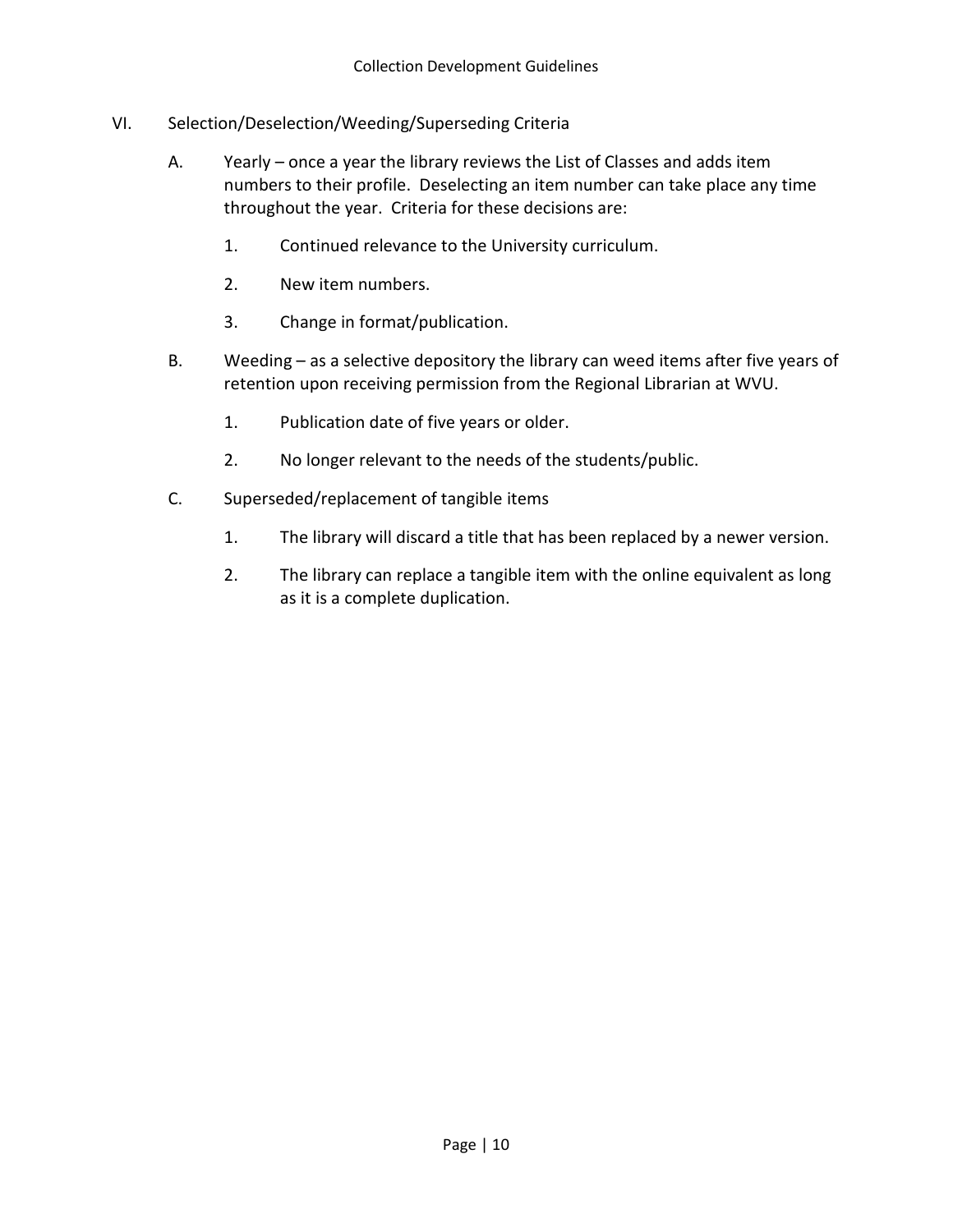#### **Instructional Materials Center**

#### I. Introduction

A. Purpose

The purpose of the Instructional Materials Center (IMC) is to support the education curriculum of the University. It provides access to a sampling of books, materials and production equipment appropriate for use in classrooms from preschool to grade 12. The IMC consists of materials suitable for children but being part of an academic institution, it is to be used by adults, primarily teacher education candidates.

Materials relating to the teaching profession are located in the Education section of the main library collection.

B. Scope of Coverage

The IMC collection is housed on the 2nd floor of the library, room 218. The Ellison Dice-Cut machines are also located on the 2nd floor, room 202. Materials may be left for lamination or a comb type binder can be added to papers to create a book like form for a nominal price. Materials in the collection include K-12 fiction and non-fiction, Caldecott, Newbery and Coretta Scott King. and Batchelder award winning books, big books, K-12 textbooks, puppets, kits, games and manipulatives. A few children's magazines on history, science and language arts can be accessed by Journal Finder. The Historical Perspectives area contains a selection of materials from days gone by. These materials provide a look at earlier concepts used in teaching. Some government documents appropriate for K-12 use and have been cataloged into the IMC collection as well.

- II. Collection Development Guidelines
	- A. Acquisition of Materials

The primary goal is to develop a collection that supports the needs of the teacher education candidate as fully as possible.

- 1. Selection of these materials will be based on how useful it will be in meeting curricular objectives on a current and long-term basis.
- 2. Material receives favorable reviews in professional or other review sources.
- 3. Reputation of author/illustrator and or publisher.
- 4. Extent of the existing collection on the subject.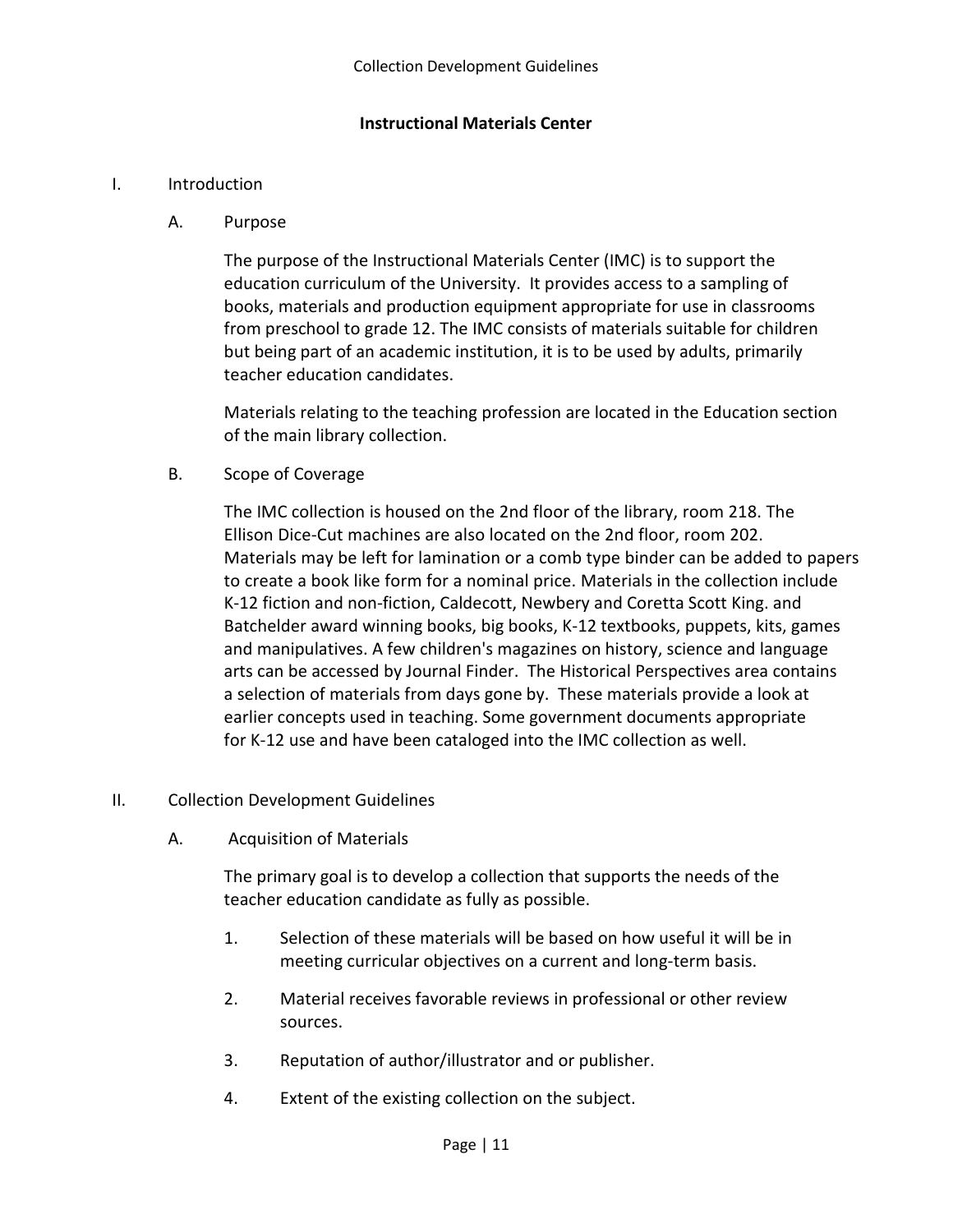- 5. College of Education faculty members have requested specific items.
- 6. Material cost is reasonable.

Due to the cost of K-12 textbook sets, donations of those materials are accepted from school districts in the area. They send preview sets from assorted publishers. Letters requesting donations directly from publishers have also been sent.

Donations are included in the IMC collection after considering the same guidelines used for the purchase of new materials.

Every effort is made to not duplicate materials unless there is a need for extra copies.

The collection of Ellison dies is a valuable resource for all patrons of the library. They are used in the creation of decorative bulletin boards, posters, games and manipulatives. Purchase of these dies is based on how well they lend themselves to educational projects or complement the assortment of size and type of lettering already available.

B. Evaluation and Deselection of Materials

The evaluation and deselection of materials is as important as the selecting of new materials. Worn and damaged materials as well as dated and superseded materials are periodically weeded from the collection.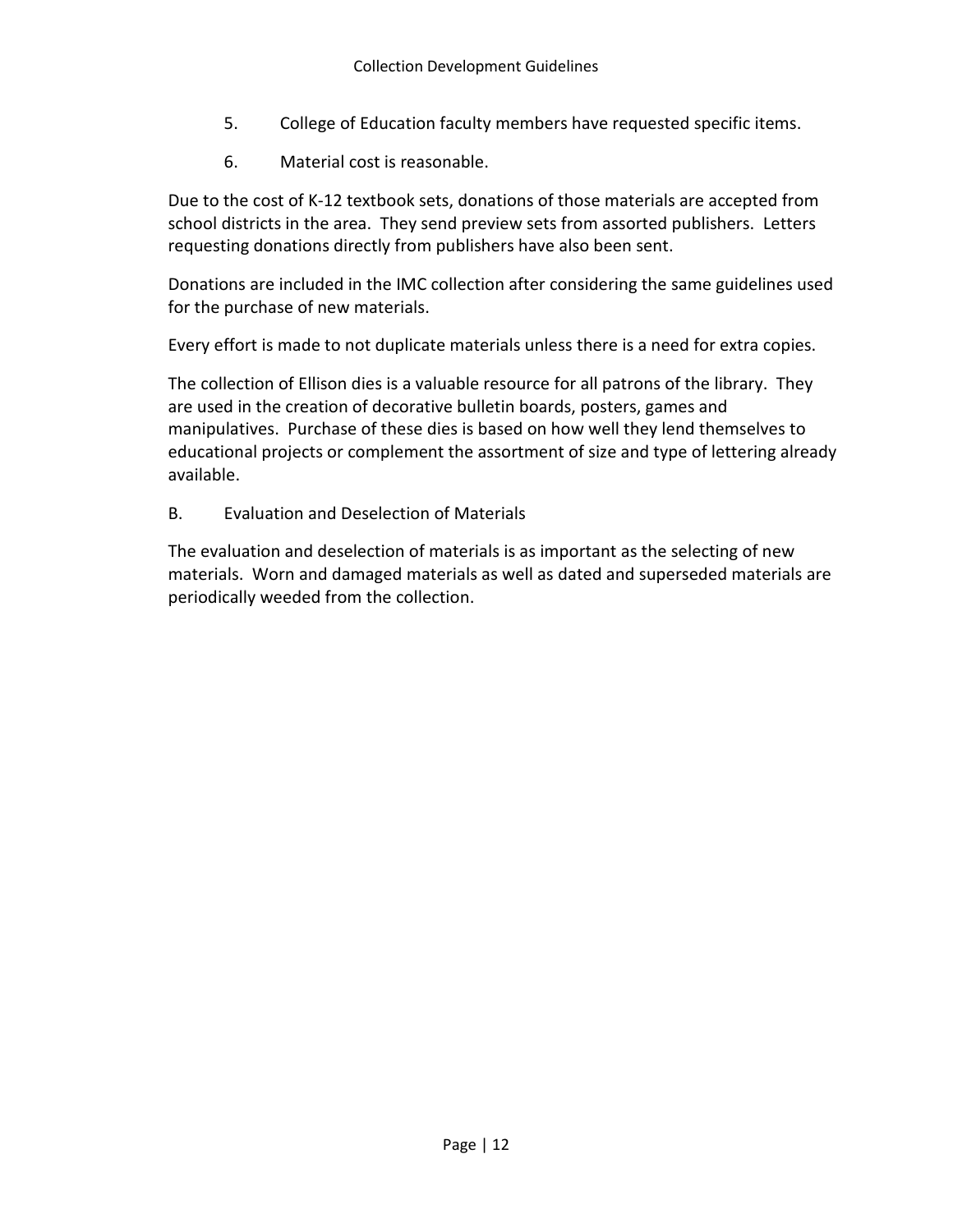#### **Periodical Collection**

#### I. Introduction

Periodicals require a long-term commitment by the library. Each year the cost to purchase, process, house and maintain the collection increases. It is important to keep these factors in mind while making alterations to the collection, (adding, canceling, weeding, or changing formats).

#### II. Purpose

The periodical collection of the Drain-Jordan Library is intended to support the curriculum of the University and research needs of students and faculty.

#### III. Scope of the Collection

The library's periodical collection is comprised of journals, magazines, newspapers, indexes and abstracts that are published multiple times a year. The collection includes all formats: paper, microforms, and electronic.

#### IV. Selection Criteria

- A. Supports curricular/research needs of students.
- B. Title required for accreditation.
- C. Title included in periodical index (print or electronic) subscribed to by the library.
- D. Cost of subscription.
- E. Duplication of material in databases.
- F. Reputation of publisher and/or title.
- G. Requested by faculty.
- H. Past demand for articles interlibrary loaned by the University.

#### V. Material Type

The library will consider all formats while selecting titles, taking into consideration:

- A. Cost.
- B. Ease of use.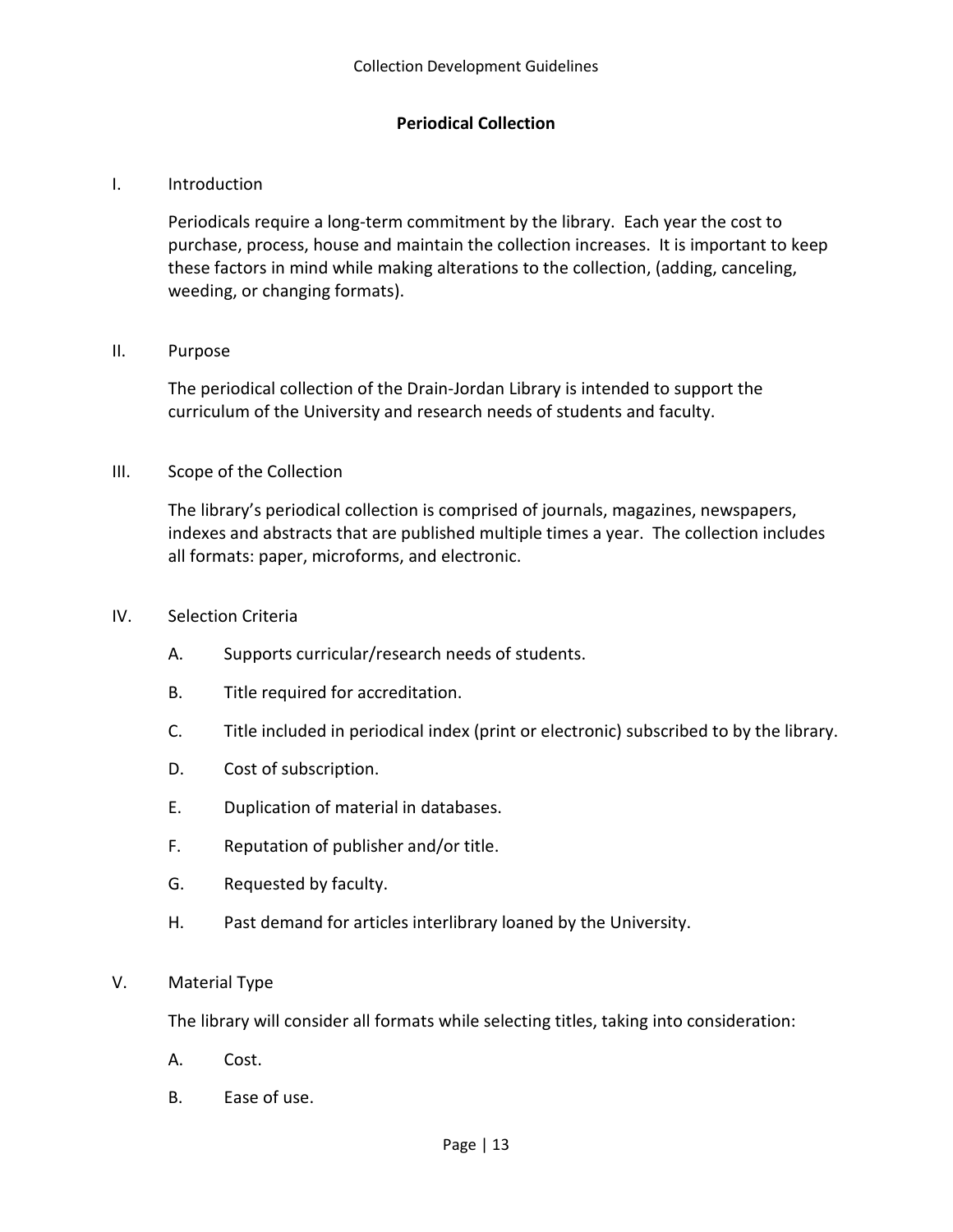- C. Timeliness of arrival.
- D. Perpetual access/need for continued use.
- VI. Evaluation of Collection
	- A. Yearly once a year the current titles will be reviewed for renewal.
		- 1. Continued relevance to the University curriculum.
		- 2. Use.
		- 3. Increase in price for upcoming year.
		- 4. Change in publication format.
	- B. Space Requirements every so often it will be necessary to review the collection due to space concerns. Titles will need to be weeded, bound, or purchased in microfilm.
		- 1. Continued relevance to the University curriculum or overall general relevancy or demand.
		- 2. Use.
		- 3. Format of previous issues.
		- 4. Amount of space required to keep would it be better in a different format?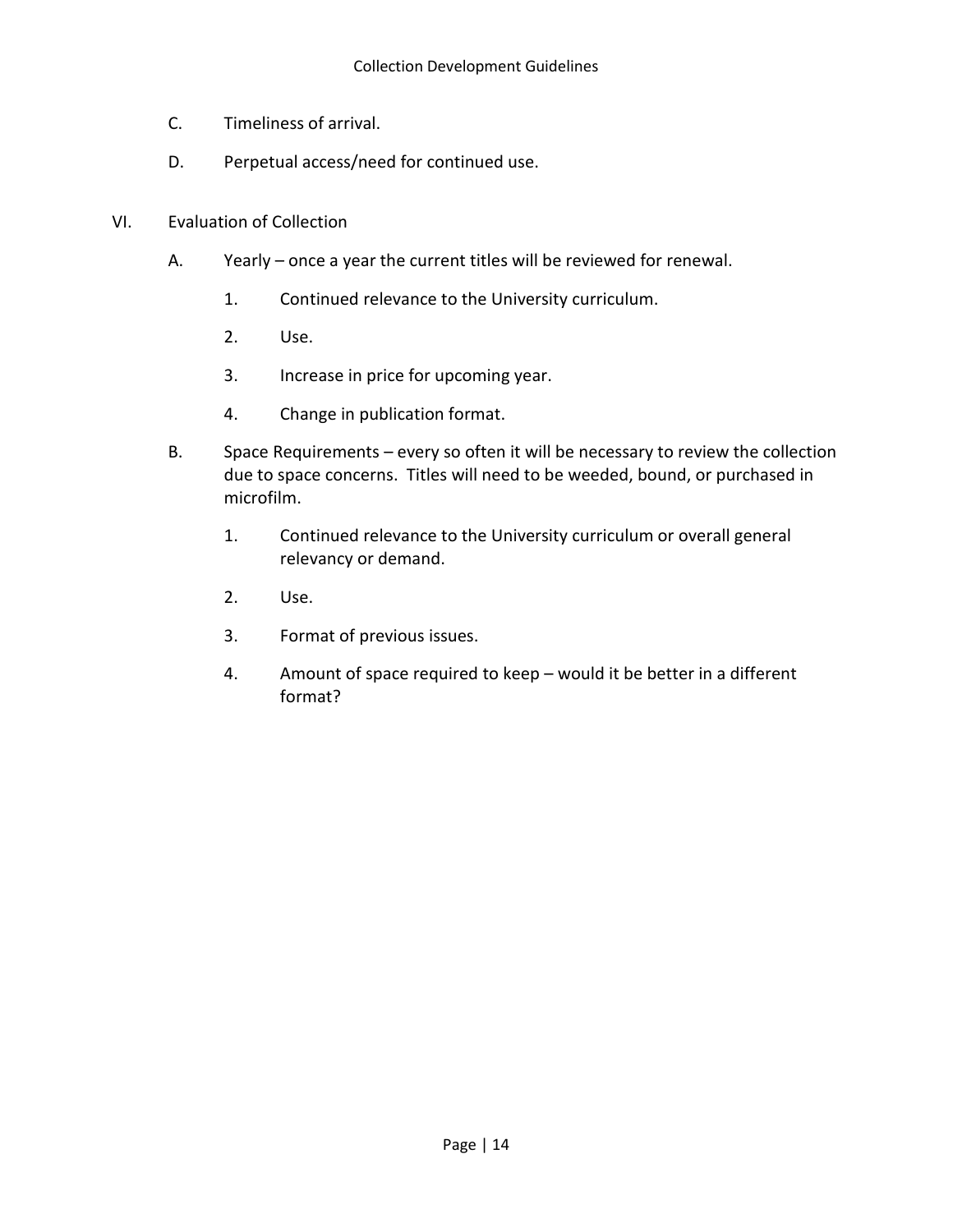#### **Reference Collection**

#### I. Introduction

A. Purpose of guidelines

The Reference Department collection development guidelines will delineate all aspects of reference resources collection development. This document will explain duties, criteria and maintenance tasks related to the Reference Department collection. These guidelines apply to both physical and electronic reference resources.

B. Purpose of the Reference Collection

Similar to the rest of the library collections, the Reference Collection exists to support the research and curriculum needs of the West Virginia State University community. What differentiates the reference department collection is that the collection provides up-to-date brief, factual data as a starting point for the researcher. In addition, reference collections typically provide a broad overview of topics as well as indices, bibliographies and directories to guide the researcher to more in-depth information. Some examples of reference department resources include subject encyclopedias, statistical data, legal information, and subject annuals and yearbooks.

- II. Collection Development Responsibilities
	- A. The Reference Librarian is responsible for reference department collection development but will consider suggestions from library faculty, campus faculty, and students.
	- B. In the absence of a Reference Librarian, the Library Director will be responsible for collection development within the Reference Department.
- III. Selection Criteria
	- A. Reference Department selection criteria include the same guidelines as the circulating collection which are prioritized below:
		- 1. Supports the current University curriculum.
		- 2. Regarded as outstanding or essential materials in scholarly/professional journal reviews.
		- 3. Currency of the prospective material.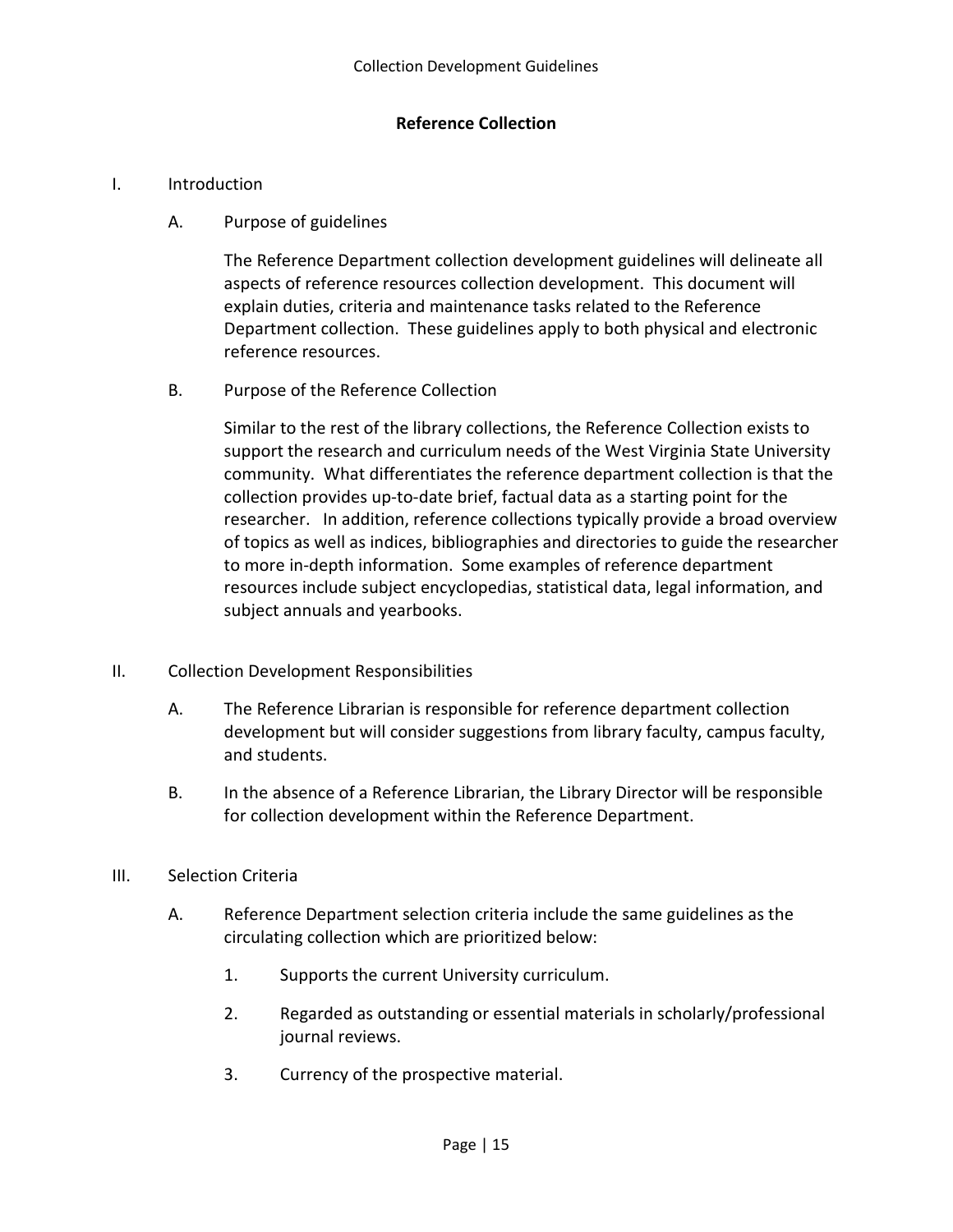- 4. Authority of the source.
- 5. Material appropriate for bachelor and/or graduate coursework.
- 6. Faculty recommendation.
- 7. Size and adequacy of the existing collection.
- B. Consult *Choice Reviews Online*-reference section.
- C. Consider some government documents for the Reference Collection dependent on their content.
- D. Consider some circulating collection items for the Reference Collection if deemed appropriate.
- E. Review standing orders (materials that are automatically received on a rotating schedule) for relevancy and usefulness.
- IV. Gift Acceptance

The Reference Department adheres to the gift acceptance criteria specified in the general Collection Development Guidelines (Section VI). The Reference Librarian is responsible for deciding if any donated materials will be added to the reference collection. In the absence of the reference librarian, the Library Director will make decisions regarding inclusion of gift materials into the reference collection.

- V. Deselection Criteria
	- A. Deselection (removal of reference materials) is an essential component of reference collection development since the reference collection must have the most current research information available. Therefore it is imperative to deselect outdated materials from the reference collection. Listed below are deselection criteria in priority order:
		- 1. Obsolescence.
		- 2. Appropriate to University curriculum.
		- 3. Use.
		- 4. Physical condition.
		- 5. Reference department space limitations.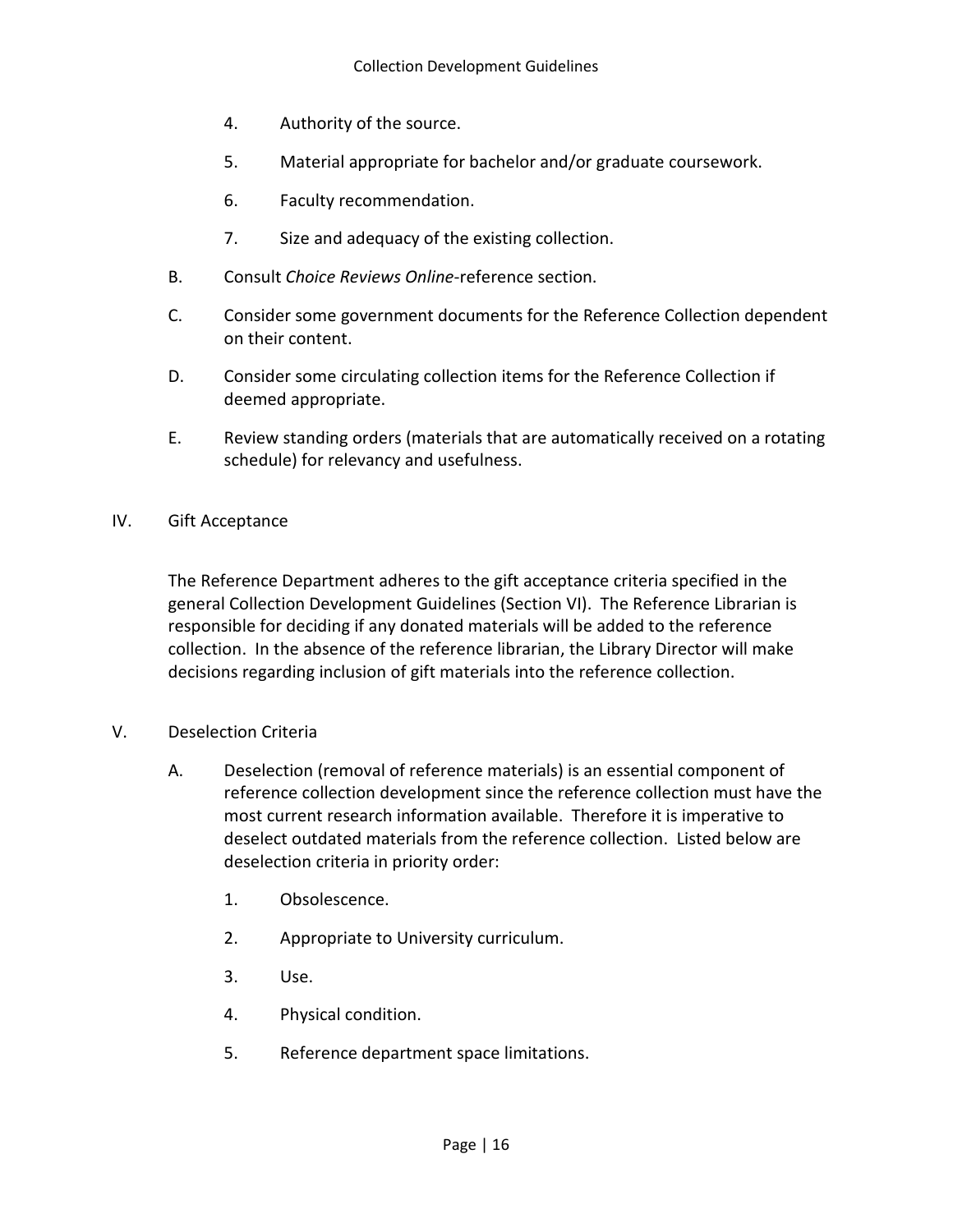B. When newer editions are received, for example a title on standing order, the older edition is deselected. The Reference Librarian has the discretion to put the deselected item into the circulating collection or to inquire if the item is useful in another library collection. If the item is not put into a library collection, it is then withdrawn from the library.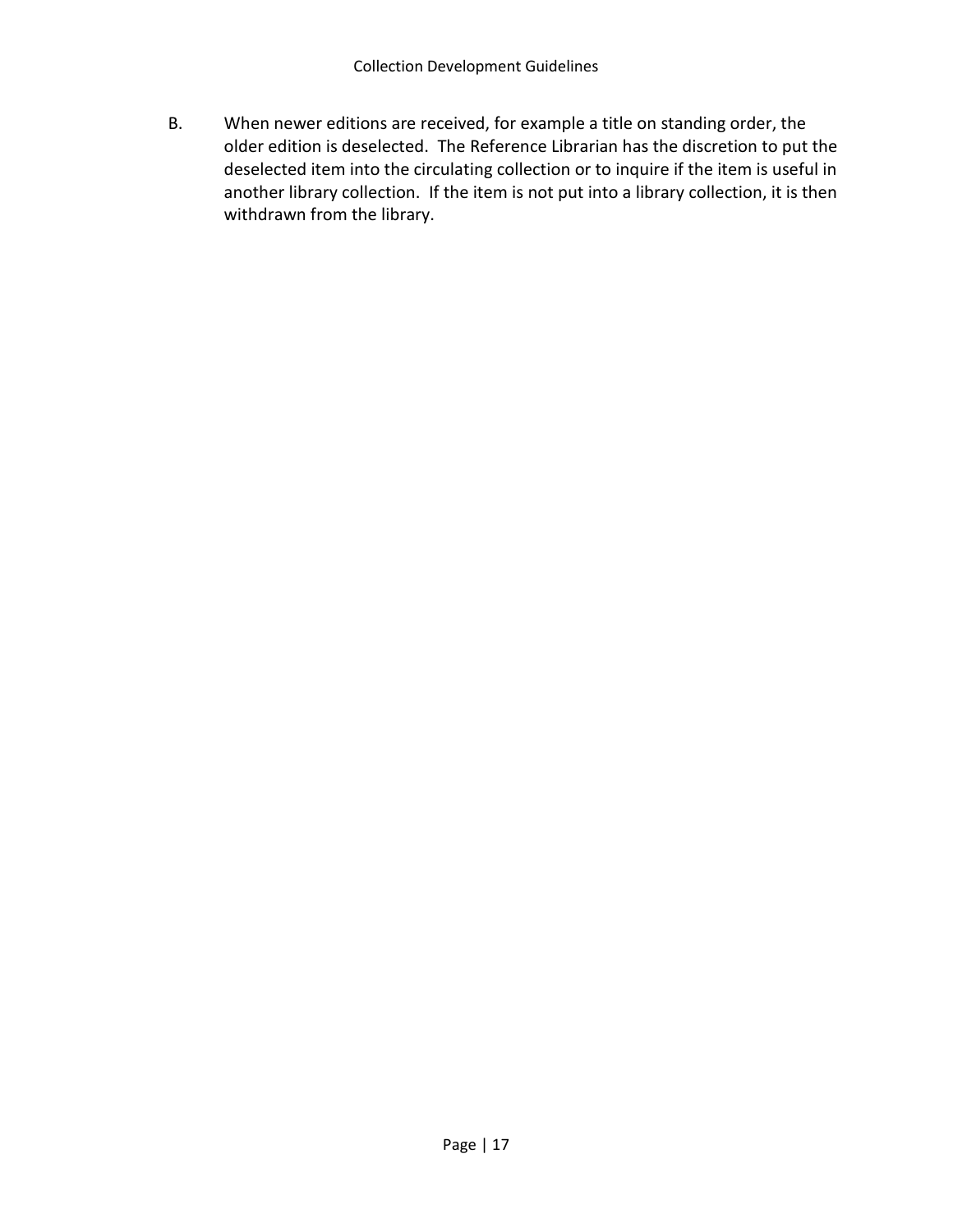### **Appendix A**

**The following University Gift Policy applies to the acquisition of gifts to the University and does not apply to the Collection Development Guidelines of the Drain-Jordan Library.**

# **West Virginia State University**

# **Gift Acquisition Policy**

The West Virginia State University, occasionally, acquires through gift and/or purchase materials of enduring artistic, historical, and research value to the WVSU community. Materials that reflect the University's functions in the areas of administration, teaching, research, program development, public relations, student support, and cultural enrichment are actively collected, as are those documenting the activities and achievements of faculty, staff, students and alumni. Materials in all formats are deemed to have permanent value if they document core components of University policy, strategic planning, curriculum, research, organizational structure, programming, campus life and culture, and the built environment.

Few secondary source materials are accepted into the University's collections; exceptions include alumni publications and selected items that are richly annotated or inscribed, and/or are of enduring artistic content. The University reserves the right to reject, deaccession or dispose of materials that:

- 1) do not fit its acquisition policy;
- 2) already exist within the collection;
- 3) may be more appropriately housed in another repository;
- 4) are inaccessible to the public due to copyright or other restrictions; or,
- 5) are too expensive to process, preserve and store given available resources.

Objects accepted or otherwise acquired for the University shall meet the following criteria:

- The objects are relevant to and consistent with the purposes and activities of the University as described in the University's Mission Statement.
- The University can provide for storage, protection and preservation of the objects under conditions that assure their availability for University purposes and comply with the accepted professional standards.
- The objects have a demonstrated authenticity, established provenance, and a clear proof of title.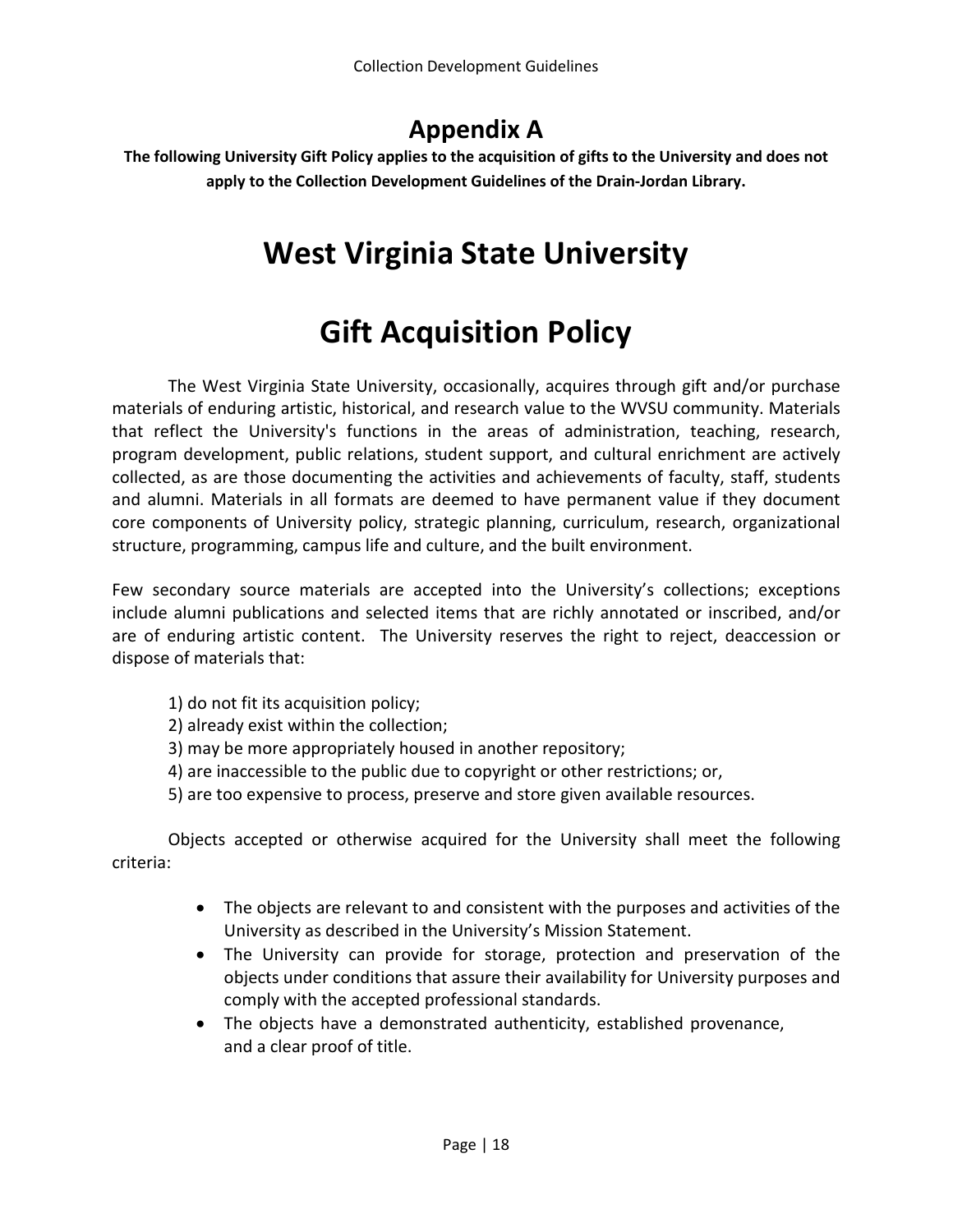- The objects should have proven both legal and ethical integrity; if there is a suspicion that the objects had been looted, stolen or otherwise illegally obtained, they would not be accepted in the collection.
- The objects are either in a display condition (where applicable) or a condition which the University has the resources to restore and maintain for purposes of research.

#### **Definitions**

**Alumni Publications -** The WVSU Archives is the official repository for donated alumni publications such as University-sponsored periodicals and newsletters. The Archives also houses monographs and anthologies by alumni. *Self-published materials, including websites, are not retained by the Archives, nor are journal articles, indexes or directories produced by alumni, unless at the specific request of the donor.* Visual and moving image materials, of which alumni are the main creators, are accepted into the collection.

**Faculty Papers -** The University Archivist may acquire, with Committee approval, or accept for donation, selected papers of current and former tenured faculty members. The decision to accept faculty papers into the Archives collection shall be guided by the following criteria:

- The faculty member's reputation and output as a scholar;
- The faculty member's involvement in departmental and/or University affairs;
- The extent to which the faculty member's papers enhance the documentation of existing University history;
- Patron demand for the faculty member's papers;
- The faculty member's involvement in organizations and institutions related to his/her academic discipline(s);
- The faculty member's willingness to provide unrestricted access to his/her papers for research use;
- The availability of in-house resources for properly storing, arranging, and describing the papers.

Under special circumstances, the University may acquire, or accept for donation, the papers of non-tenured faculty who are highly distinguished in their fields, or are renowned or influential public figures. Faculty members, or their designated donors, have the right to impose reasonable restrictions on their papers to protect confidentiality. These restrictions, agreed upon in consultation with the Committee, must be documented in a formal gift, deposit, or transfer agreement and presented for review by the WVSU Gift Acquisition Committee. The Committee may reject agreements that restrict access to materials in perpetuity, or do not specify a future date for lifting restrictions on materials.

**Historical Collections -** which include the following: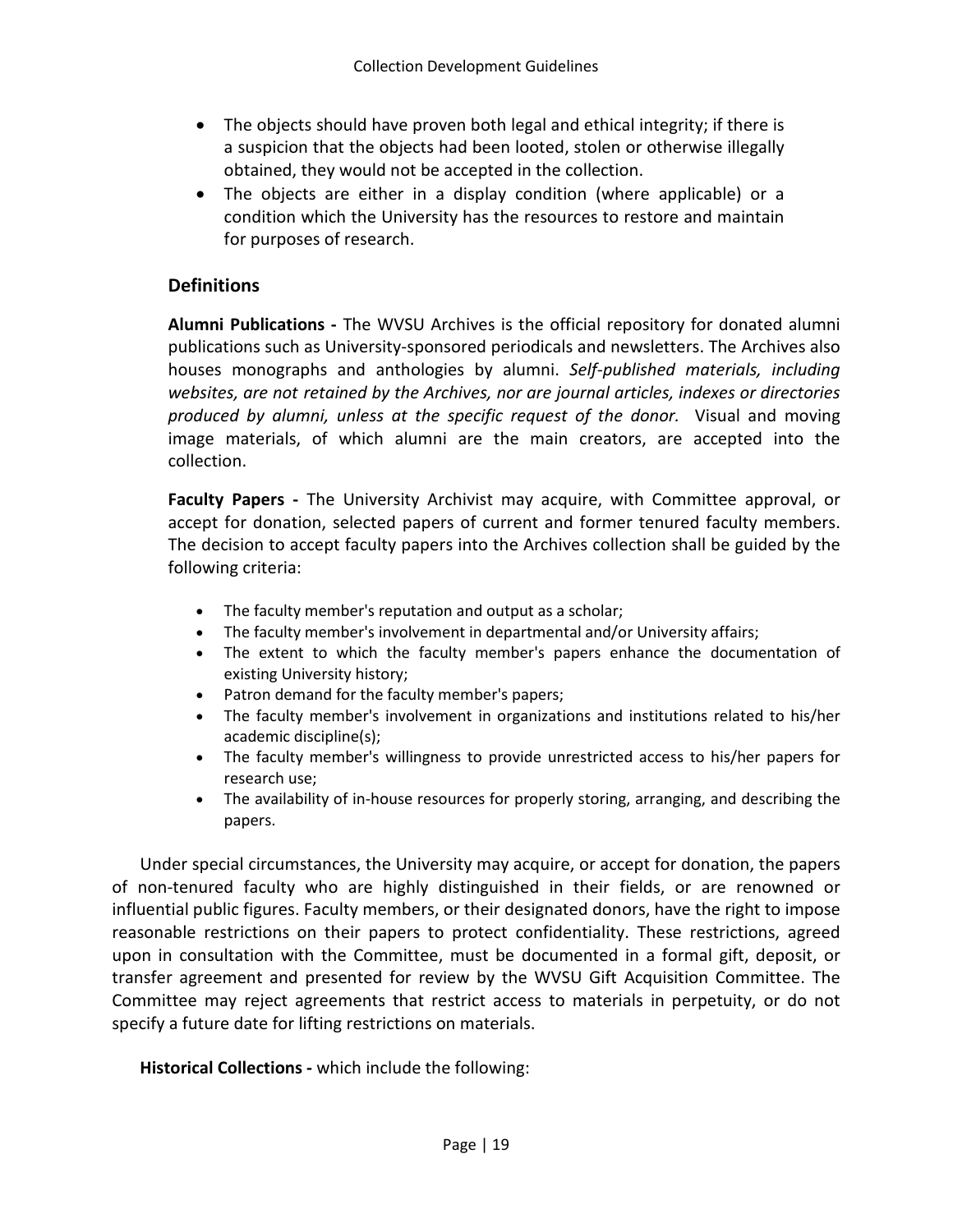• Rare books: as defined as those parts of the collection that fit one or more of the following categories:

> 1) Volumes printed before 1850 in the Americas, and before 1775 in Europe and the other continents (these thresholds of rarity will be periodically advanced).

> 2) Items including a unique autograph or other unique manuscript elements (marginalia, annotations, etc.).

> 3) Signed presentation copies of books written by a member of the University staff.

> 4) Books known to be very scarce or known to be of especially high monetary value.

> 5) Original bindings of types which are extremely scarce, or which may be associated with known early binders and their shops, or with a particular owner and in general, books with unique or highly distinctive formats.

6) Books less than four inches in height.

7) Volumes with unique graphic elements such as hand-colored plates, significant maps or graphics and portfolios of unbound hand colored prints.

8) Classic or "landmark" books in the field, preferably in their first or definitive editions and subsequent revisions issued under the direct auspices of the author (for example, Darwin's *On the Origin of Species* and its various editions) - modern editions are thus normally excluded; also, first English editions of works originally published in other languages.

9) Limited editions (issued in editions of fewer than 200 copies).

10) Selected curiosa.

- Manuscripts: A writing made by hand (including musical scores), typescripts, and inscriptions.
- Maps: A representation, normally to scale and on a flat medium, or a selection of materials or abstract features on, or in relation to, the surface of the earth or of another celestial body.
- Picture: A two-dimensional visual representation accessible to the naked eye and generally on an opaque backing. A photograph, art original, study print, etc.
- Media (both sound and visual): Materials that hold data in any form or that allow data to pass through them, including paper, transparencies, multipart forms, hard, floppy and optical discs, magnetic tape, wire, cable and fiber. Any form of information, including music and movies. May also refer to CDs, DVDs, videotapes and other prerecorded material.

**Materials of Enduring Cultural Value -** which include the following:

- Paintings.
- Sculpture.
- Photographs, prints and other images.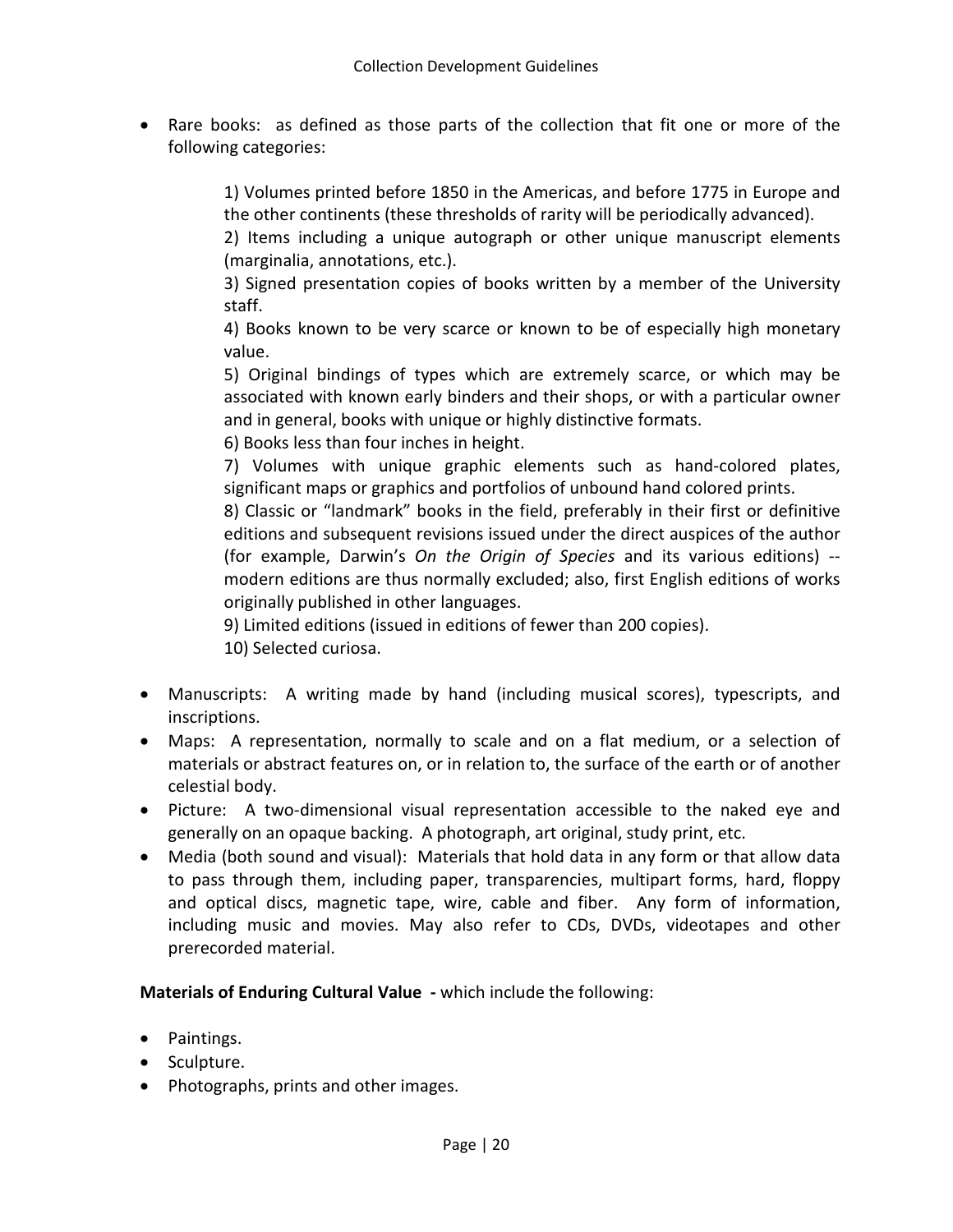• Performance and interactive media arts (both sound and visual) as defined: collaborative, experimental, transdisciplinary artistic production.

### **Permanent Gift Acquisition Committee**

A permanent University Gift Acquisition Committee shall be established to oversee material gifts to the University. The committee shall be composed of:

- Library Director
- University Archivist
- Chair, History Department, or designee
- Dean, College of Arts and Humanities, or designee
- Chair, Art Department, or designee
- Vice President, WVSU Foundation, or designee
- Vice President, Planning and Advancement, or designee
- Dean, College of Natural Sciences and Mathematics, or designee.
- Dean, College of Business and Social Sciences, or designee.

In the absence of a Gift Acceptance Committee, the Chair of the Committee and/or the President of the University will approve the acceptance of each gift.

The President of the University will make decisions regarding the expenditure of funds by West Virginia State University.

## **Duties**

- The Committee oversees policy and establishes procedure.
- The Acquisition Committee determines compatibility of the object within collection categories, its value, and its storage and/or display requirements. The Committee shall also study requirements stipulated by the donor and other potential issues before making their decision.
- The Committee makes certain that there is no conflict of interest between the donors of objects and the University's best professional interest and its legal integrity.
- Before the object is accepted, its provenance and title shall be verified by a fully qualified individual or individuals recommended by the Acquisition Committee.
- Prior to acquisition, arrangements shall be made to properly insure the item, including identifying and securing insurance funds to pay for the insurance.
- The decision about accepting the object into the University Collections becomes final if supported by a majority of voting members of the Committee.